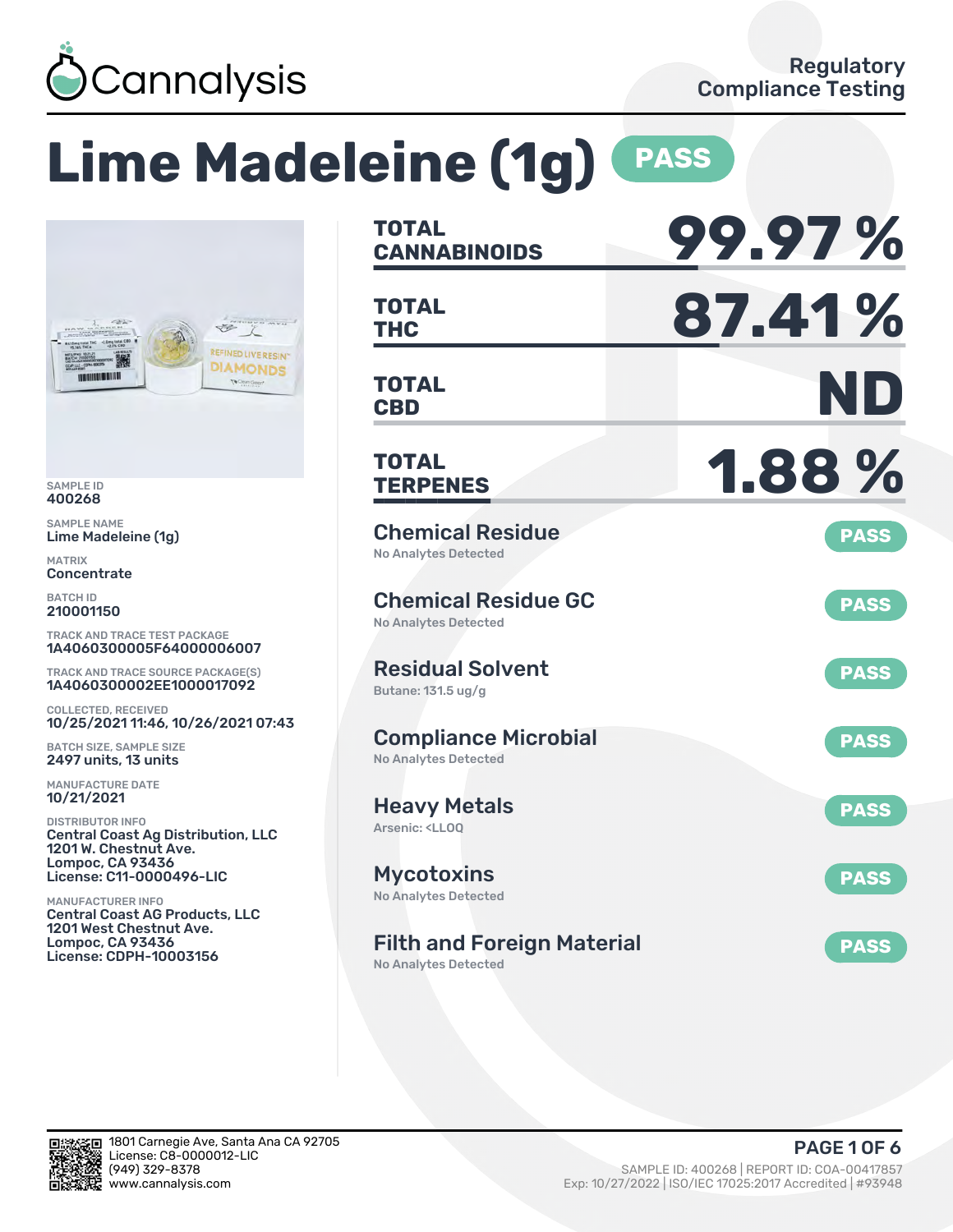

### CANNABINOID ANALYSIS

Total THC,CBD value(s) have been decarboxylated.

| TOTAL THC:          | 874.1 mg/g (87.41%), 874.1 mg per package |
|---------------------|-------------------------------------------|
| TOTAL CBD:          | ND.                                       |
| TOTAL CANNABINOIDS: | 999.7 mg/g (99.97 %)                      |

UNIT OF MEASUREMENT: Milligrams per Gram(mg/g)

| <b>ANALYTE</b>         | <b>RESULT</b>           | LOD    | <b>LLOO</b> | <b>ANALYTE</b>   | <b>RESULT</b>    | <b>LOD</b> | LL <sub>00</sub> |
|------------------------|-------------------------|--------|-------------|------------------|------------------|------------|------------------|
| THCa                   | 993.2 mg/g (99.32 %)    | 0.5000 | 1.0000      | CBDa             | <b>ND</b>        | 0.5000     | 1.0000           |
| D9THC                  | $3.041$ mg/g (0.3041 %) | 0.5000 | 1.0000      | CBD              | <b>ND</b>        | 0.5000     | 1.0000           |
| D8THC                  | $<$ 1 mg/g              | 0.5000 | 1.0000      | CBD <sub>v</sub> | <b>ND</b>        | 0.5000     | 1.0000           |
| <b>CBN</b>             | 1.061 mg/g $(0.1061\%)$ | 0.5000 | 1.0000      | CBCa             | $<$ 1 mg/g       | 0.5000     | 1.0000           |
| THCva                  | 2.398 mg/g $(0.2398\%)$ | 0.5000 | 1.0000      | CBC.             | <b>ND</b>        | 0.5000     | 1.0000           |
| <b>THC<sub>v</sub></b> | ND.                     | 0.5000 | 1.0000      | CBGa             | $\langle$ 1 mg/g | 0.5000     | 1.0000           |
| <b>ExoTHC</b>          | $<$ 1 mg/g              | 0.5000 | 1.0000      | <b>CBG</b>       | <b>ND</b>        | 0.5000     | 1.0000           |
| <b>CBL</b>             | ND.                     | 0.5000 | 1.0000      |                  |                  |            |                  |
|                        |                         |        |             |                  |                  |            |                  |

#### ADDITIONAL INFORMATION

| Method:     | SOP-TECH-001 | Sample Prepped: 10/26/2021 13:41 | Sample Approved: 10/27/202113:52   |  |
|-------------|--------------|----------------------------------|------------------------------------|--|
| Instrument: | UPLC-DAD     | Sample Analyzed: 10/26/202116:03 | Prep-Analytical Batch: 33616-27610 |  |



#### TOTAL TERPENES: 18.81 mg/g (1.881 %)

| ANALYTE                 | <b>RESULT</b>                                                                                                                                          | <b>LOD</b> | <b>LLOQ</b> | <b>ANALYTE</b>         | <b>RESULT</b>                                      | <b>LOD</b> | <b>LLOQ</b> |
|-------------------------|--------------------------------------------------------------------------------------------------------------------------------------------------------|------------|-------------|------------------------|----------------------------------------------------|------------|-------------|
| 3-Carene                | <b>ND</b>                                                                                                                                              | 1.000      | 2.500       | Alpha bisabolol        | <b>ND</b>                                          | 0.1000     | 0.500       |
| Alpha cedrene           | <b>ND</b>                                                                                                                                              | 1.000      | 2.500       | Alpha humulene         | <b>ND</b>                                          | 0.5000     | 1.000       |
| Alpha pinene            | <lloq< td=""><td>0.1000</td><td>1.000</td><td>Alpha terpinene</td><td><b>ND</b></td><td>0.5000</td><td>1.000</td></lloq<>                              | 0.1000     | 1.000       | Alpha terpinene        | <b>ND</b>                                          | 0.5000     | 1.000       |
| Alpha terpineol         | <ll0q< td=""><td>0.3260</td><td>0.6520</td><td>Beta caryophyllene</td><td>1.306 mg/g <math>(0.1306\%)</math></td><td>0.5000</td><td>1.000</td></ll0q<> | 0.3260     | 0.6520      | Beta caryophyllene     | 1.306 mg/g $(0.1306\%)$                            | 0.5000     | 1.000       |
| Beta myrcene            | 3.674 mg/g (0.3674 %)                                                                                                                                  | 0.5000     | 1.000       | Beta pinene            | <b>ND</b>                                          | 0.6070     | 1.214       |
| Borneol                 | <b>ND</b>                                                                                                                                              | 1.000      | 2.500       | Camphene               | <b>ND</b>                                          | 0.5000     | 1.000       |
| Camphor                 | <b>ND</b>                                                                                                                                              | 0.1000     | 0.5000      | Caryophyllene oxide ND |                                                    | 0.5000     | 2.500       |
| Cedrol                  | ND                                                                                                                                                     | 0.5000     | 1.000       | Cis geraniol           | <b>ND</b>                                          | 1.000      | 2.500       |
| Cis nerolidol           | <b>ND</b>                                                                                                                                              | 2.500      | 5.000       | Eucalyptol             | <b>ND</b>                                          | 0.1000     | 0.500       |
| Fenchol                 | <lloq< td=""><td>0.5000</td><td>1.000</td><td>Fenchone</td><td><ll0q< td=""><td>0.1000</td><td>0.500</td></ll0q<></td></lloq<>                         | 0.5000     | 1.000       | Fenchone               | <ll0q< td=""><td>0.1000</td><td>0.500</td></ll0q<> | 0.1000     | 0.500       |
| Gamma terpinene         | <lloq< td=""><td>0.1000</td><td>0.5000</td><td>Gamma terpineol</td><td><b>ND</b></td><td>0.2090</td><td>0.523</td></lloq<>                             | 0.1000     | 0.5000      | Gamma terpineol        | <b>ND</b>                                          | 0.2090     | 0.523       |
| Geranyl acetate         | <b>ND</b>                                                                                                                                              | 0.1000     | 0.5000      | Guaiol                 | <b>ND</b>                                          | 2.500      | 5.000       |
| Isoborneol              | <b>ND</b>                                                                                                                                              | 0.5000     | 1.000       | Isopulegol             | <b>ND</b>                                          | 2.500      | 5.000       |
| Limonene                | $3.089$ mg/g (0.3089 %)                                                                                                                                | 0.5000     | 2.500       | Linalool               | <lloo< td=""><td>0.5000</td><td>1.000</td></lloo<> | 0.5000     | 1.000       |
| Menthol                 | <b>ND</b>                                                                                                                                              | 1.000      | 2.500       | Ocimene 1              | <b>ND</b>                                          | 0.1550     | 0.310       |
| Ocimene 2               | 2.155 mg/g (0.2155 %)                                                                                                                                  | 0.3450     | 1.725       | P-cymene               | <b>ND</b>                                          | 0.5230     | 1.045       |
| P-mentha-1,5-diene ND   |                                                                                                                                                        | 0.5000     | 1.000       | Pulegone               | <b>ND</b>                                          | 0.1000     | 0.500       |
| Sabinene                | <b>ND</b>                                                                                                                                              | 0.5000     | 1.000       | Terpinolene            | 8.588 mg/g (0.8588 %)                              | 0.1000     | 0.500       |
| Trans beta farnesene ND |                                                                                                                                                        | 2.500      | 5.000       | Trans geraniol         | <b>ND</b>                                          | 0.5000     | 2.500       |
| Trans nerolidol         | <b>ND</b>                                                                                                                                              | 0.5000     | 2.500       | Valencene              | <b>ND</b>                                          | 0.5000     | 1.000       |
|                         |                                                                                                                                                        |            |             |                        |                                                    |            |             |

UNIT OF MEASUREMENT: Milligrams per Gram(mg/g)

| <b>ANALYTE</b>          | <b>RESULT</b>                                                                                                                                          | <b>LOD</b> | <b>LLOQ</b> | <b>ANALYTE</b>         | <b>RESULT</b>                                       | <b>LOD</b> | <b>LLOQ</b> |
|-------------------------|--------------------------------------------------------------------------------------------------------------------------------------------------------|------------|-------------|------------------------|-----------------------------------------------------|------------|-------------|
| 3-Carene                | <b>ND</b>                                                                                                                                              | 1.000      | 2.500       | Alpha bisabolol        | <b>ND</b>                                           | 0.1000     | 0.5000      |
| Alpha cedrene           | <b>ND</b>                                                                                                                                              | 1.000      | 2.500       | Alpha humulene         | <b>ND</b>                                           | 0.5000     | 1.000       |
| Alpha pinene            | <lloq< td=""><td>0.1000</td><td>1.000</td><td>Alpha terpinene</td><td><b>ND</b></td><td>0.5000</td><td>1.000</td></lloq<>                              | 0.1000     | 1.000       | Alpha terpinene        | <b>ND</b>                                           | 0.5000     | 1.000       |
| Alpha terpineol         | <ll0q< td=""><td>0.3260</td><td>0.6520</td><td>Beta caryophyllene</td><td>1.306 mg/g <math>(0.1306\%)</math></td><td>0.5000</td><td>1.000</td></ll0q<> | 0.3260     | 0.6520      | Beta caryophyllene     | 1.306 mg/g $(0.1306\%)$                             | 0.5000     | 1.000       |
| Beta myrcene            | 3.674 mg/g (0.3674 %)                                                                                                                                  | 0.5000     | 1.000       | Beta pinene            | ND.                                                 | 0.6070     | 1.214       |
| Borneol                 | <b>ND</b>                                                                                                                                              | 1.000      | 2.500       | Camphene               | <b>ND</b>                                           | 0.5000     | 1.000       |
| Camphor                 | <b>ND</b>                                                                                                                                              | 0.1000     | 0.5000      | Caryophyllene oxide ND |                                                     | 0.5000     | 2.500       |
| Cedrol                  | <b>ND</b>                                                                                                                                              | 0.5000     | 1.000       | Cis geraniol           | <b>ND</b>                                           | 1.000      | 2.500       |
| Cis nerolidol           | <b>ND</b>                                                                                                                                              | 2.500      | 5.000       | Eucalyptol             | <b>ND</b>                                           | 0.1000     | 0.5000      |
| Fenchol                 | <lloq< td=""><td>0.5000</td><td>1.000</td><td>Fenchone</td><td><ll0q< td=""><td>0.1000</td><td>0.5000</td></ll0q<></td></lloq<>                        | 0.5000     | 1.000       | Fenchone               | <ll0q< td=""><td>0.1000</td><td>0.5000</td></ll0q<> | 0.1000     | 0.5000      |
| Gamma terpinene         | <ll0q< td=""><td>0.1000</td><td>0.5000</td><td>Gamma terpineol</td><td><b>ND</b></td><td>0.2090</td><td>0.5230</td></ll0q<>                            | 0.1000     | 0.5000      | Gamma terpineol        | <b>ND</b>                                           | 0.2090     | 0.5230      |
| Geranyl acetate         | <b>ND</b>                                                                                                                                              | 0.1000     | 0.5000      | Guaiol                 | <b>ND</b>                                           | 2.500      | 5.000       |
| Isoborneol              | <b>ND</b>                                                                                                                                              | 0.5000     | 1.000       | Isopulegol             | <b>ND</b>                                           | 2.500      | 5.000       |
| Limonene                | 3.089 mg/g (0.3089 %)                                                                                                                                  | 0.5000     | 2.500       | Linalool               | <lloq< td=""><td>0.5000</td><td>1.000</td></lloq<>  | 0.5000     | 1.000       |
| Menthol                 | <b>ND</b>                                                                                                                                              | 1.000      | 2.500       | Ocimene 1              | <b>ND</b>                                           | 0.1550     | 0.3100      |
| Ocimene 2               | 2.155 mg/g $(0.2155\%)$                                                                                                                                | 0.3450     | 1.725       | P-cymene               | <b>ND</b>                                           | 0.5230     | 1.045       |
| P-mentha-1,5-diene ND   |                                                                                                                                                        | 0.5000     | 1.000       | Pulegone               | <b>ND</b>                                           | 0.1000     | 0.5000      |
| Sabinene                | <b>ND</b>                                                                                                                                              | 0.5000     | 1.000       | Terpinolene            | 8.588 mg/g $(0.8588\%)$                             | 0.1000     | 0.5000      |
| Trans beta farnesene ND |                                                                                                                                                        | 2.500      | 5.000       | Trans geraniol         | <b>ND</b>                                           | 0.5000     | 2.500       |
| Trans nerolidol         | <b>ND</b>                                                                                                                                              | 0.5000     | 2.500       | Valencene              | <b>ND</b>                                           | 0.5000     | 1.000       |



1801 Carnegie Ave, Santa Ana CA 92705 License: C8-0000012-LIC<br>(949) 329-8378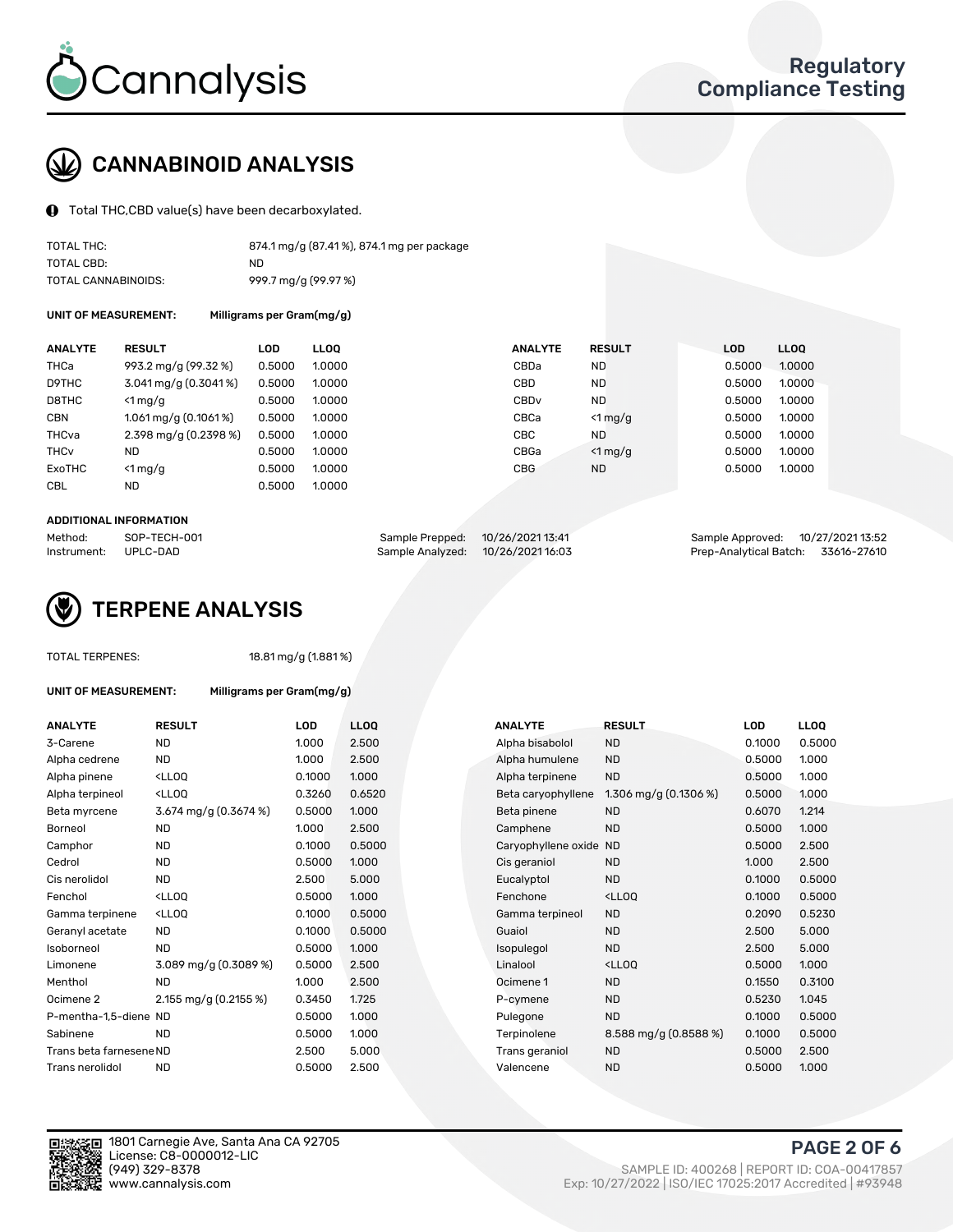

### Regulatory Compliance Testing

#### ADDITIONAL INFORMATION

Method: SOP-TECH-027 Sample Prepped: 10/26/2021 15:02 Sample Approved: 10/27/2021 11:16 Prep-Analytical Batch: 33612-27607



CHEMICAL RESIDUE ANALYSIS PASS

UNIT OF MEASUREMENT: Micrograms per Gram(ug/g)

| <b>ANALYTE</b>    | <b>RESULT</b> | LOD    | LL <sub>OO</sub> | <b>ACTION LEVEL</b> |      | <b>ANALYTE</b>      | <b>RESULT</b> | <b>LOD</b> | <b>LLOQ</b> | <b>ACTION LEVEL</b> |      |
|-------------------|---------------|--------|------------------|---------------------|------|---------------------|---------------|------------|-------------|---------------------|------|
| Abamectin         | <b>ND</b>     | 0.0200 | 0.0400           | 0.1000              | Pass | Acephate            | <b>ND</b>     | 0.0200     | 0.0400      | 0.1000              | Pass |
| Acequinocyl       | <b>ND</b>     | 0.0200 | 0.0400           | 0.1000              | Pass | Acetamiprid         | <b>ND</b>     | 0.0200     | 0.0400      | 0.1000              | Pass |
| Aldicarb          | <b>ND</b>     | 0.0200 | 0.0400           | 0.0                 | Pass | Azoxystrobin        | <b>ND</b>     | 0.0200     | 0.0400      | 0.1000              | Pass |
| Bifenazate        | <b>ND</b>     | 0.0200 | 0.0400           | 0.1000              | Pass | <b>Bifenthrin</b>   | <b>ND</b>     | 0.0200     | 0.0400      | 3.000               | Pass |
| <b>Boscalid</b>   | <b>ND</b>     | 0.0200 | 0.0400           | 0.1000              | Pass | Carbaryl            | <b>ND</b>     | 0.0200     | 0.0400      | 0.5000              | Pass |
| Carbofuran        | <b>ND</b>     | 0.0200 | 0.0400           | 0.0                 | Pass | Chlorantraniliprole | <b>ND</b>     | 0.0200     | 0.0400      | 10.00               | Pass |
| Clofentezine      | <b>ND</b>     | 0.0200 | 0.0400           | 0.1000              | Pass | Coumaphos           | <b>ND</b>     | 0.0200     | 0.0400      | 0.0                 | Pass |
| Cyfluthrin        | <b>ND</b>     | 0.4000 | 1.000            | 2.000               | Pass | Cypermethrin        | <b>ND</b>     | 0.4000     | 1.000       | 1.000               | Pass |
| Daminozide        | <b>ND</b>     | 0.0200 | 0.0400           | 0.0                 | Pass | Diazinon            | <b>ND</b>     | 0.0200     | 0.0400      | 0.1000              | Pass |
| <b>Dichlorvos</b> | <b>ND</b>     | 0.0200 | 0.0400           | 0.0                 | Pass | Dimethoate          | <b>ND</b>     | 0.0200     | 0.0400      | 0.0                 | Pass |
| Dimethomorph      | <b>ND</b>     | 0.0200 | 0.0400           | 2.000               | Pass | Ethoprophos         | <b>ND</b>     | 0.0200     | 0.0400      | 0.0                 | Pass |
| Etofenprox        | <b>ND</b>     | 0.0200 | 0.0400           | 0.0                 | Pass | Etoxazole           | <b>ND</b>     | 0.0200     | 0.0400      | 0.1000              | Pass |
| Fenhexamid        | <b>ND</b>     | 0.0200 | 0.0400           | 0.1000              | Pass | Fenoxycarb          | <b>ND</b>     | 0.0200     | 0.0400      | 0.0                 | Pass |
| Fenpyroximate     | <b>ND</b>     | 0.0200 | 0.0400           | 0.1000              | Pass | Fipronil            | <b>ND</b>     | 0.0400     | 0.1000      | 0.0                 | Pass |
| Flonicamid        | <b>ND</b>     | 0.0200 | 0.0400           | 0.1000              | Pass | Fludioxonil         | <b>ND</b>     | 0.0200     | 0.0400      | 0.1000              | Pass |
| Hexythiazox       | <b>ND</b>     | 0.0200 | 0.0400           | 0.1000              | Pass | Imazalil            | <b>ND</b>     | 0.0200     | 0.0400      | 0.0                 | Pass |
| Imidacloprid      | <b>ND</b>     | 0.0200 | 0.0400           | 5.000               | Pass | Kresoxim methyl     | <b>ND</b>     | 0.0200     | 0.0400      | 0.1000              | Pass |
| Malathion         | <b>ND</b>     | 0.0200 | 0.0400           | 0.5000              | Pass | Metalaxyl           | <b>ND</b>     | 0.0200     | 0.0400      | 2.000               | Pass |
| Methiocarb        | <b>ND</b>     | 0.0200 | 0.0400           | 0.0                 | Pass | Methomyl            | <b>ND</b>     | 0.0200     | 0.0400      | 1.000               | Pass |
| Mevinphos         | <b>ND</b>     | 0.0200 | 0.0400           | 0.0                 | Pass | Myclobutanil        | <b>ND</b>     | 0.0200     | 0.0400      | 0.1000              | Pass |
| Naled             | <b>ND</b>     | 0.0200 | 0.0400           | 0.1000              | Pass | Oxamyl              | <b>ND</b>     | 0.0200     | 0.0400      | 0.5000              | Pass |
| Paclobutrazol     | <b>ND</b>     | 0.0200 | 0.0400           | 0.0                 | Pass | Permethrins         | <b>ND</b>     | 0.0400     | 0.1000      | 0.5000              | Pass |
| Phosmet           | <b>ND</b>     | 0.0200 | 0.0400           | 0.1000              | Pass | Piperonyl butoxide  | <b>ND</b>     | 0.0200     | 0.0400      | 3.000               | Pass |
| Prallethrin       | <b>ND</b>     | 0.0200 | 0.0400           | 0.1000              | Pass | Propiconazole       | <b>ND</b>     | 0.0200     | 0.0400      | 0.1000              | Pass |
| Propoxur          | <b>ND</b>     | 0.0200 | 0.0400           | 0.0                 | Pass | Pyrethrins          | <b>ND</b>     | 0.0200     | 0.0400      | 0.5000              | Pass |
| Pyridaben         | <b>ND</b>     | 0.0200 | 0.0400           | 0.1000              | Pass | Spinetoram          | <b>ND</b>     | 0.0200     | 0.0400      | 0.1000              | Pass |
| Spinosad          | <b>ND</b>     | 0.0300 | 0.0700           | 0.1000              | Pass | Spiromesifen        | <b>ND</b>     | 0.0200     | 0.0400      | 0.1000              | Pass |
| Spirotetramat     | <b>ND</b>     | 0.0200 | 0.0400           | 0.1000              | Pass | Spiroxamine         | <b>ND</b>     | 0.0200     | 0.0400      | 0.0                 | Pass |
| Tebuconazole      | <b>ND</b>     | 0.0200 | 0.0400           | 0.1000              | Pass | Thiacloprid         | <b>ND</b>     | 0.0200     | 0.0400      | 0.0                 | Pass |
| Thiamethoxam      | <b>ND</b>     | 0.0200 | 0.0400           | 5.000               | Pass | Trifloxystrobin     | <b>ND</b>     | 0.0200     | 0.0400      | 0.1000              | Pass |

### ADDITIONAL INFORMATION

Method: SOP-TECH-002 Sample Prepped: 10/26/202115:34 Sample Approved: 10/27/2021 11:38<br>Instrument: LC-MS/MS Sample Analyzed: 10/26/2021 15:47 Prep-Analytical Batch: 33618-27608 Prep-Analytical Batch: 33618-27608

PAGE 3 OF 6

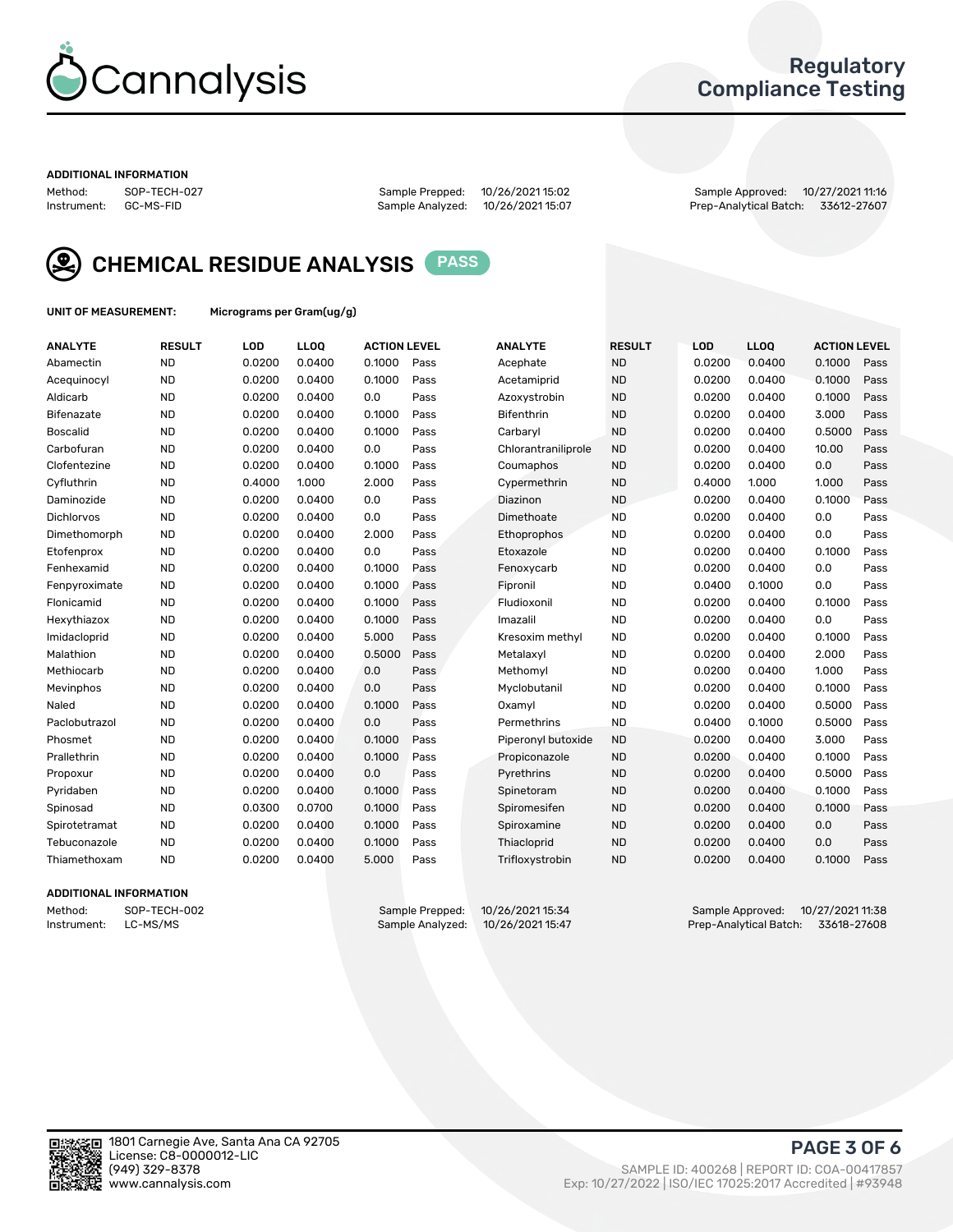

### CHEMICAL RESIDUE GC ANALYSIS PASS

| UNIT OF MEASUREMENT: | Microgran |
|----------------------|-----------|
|                      |           |

ns per Gram(ug/g)

| <b>ANALYTE</b>                | <b>RESULT</b>            | LOD    | <b>LLOO</b> | <b>ACTION LEVEL</b> |                                     | <b>ANALYTE</b>                       | <b>RESULT</b> | <b>LOD</b>       | <b>LLOO</b>            | <b>ACTION LEVEL</b>             |      |
|-------------------------------|--------------------------|--------|-------------|---------------------|-------------------------------------|--------------------------------------|---------------|------------------|------------------------|---------------------------------|------|
| Captan                        | <b>ND</b>                | 0.1000 | 0.2000      | 0.7000              | Pass                                | Chlordane                            | <b>ND</b>     | 0.0109           | 0.0136                 | 0.0                             | Pass |
| Methyl parathion              | <b>ND</b>                | 0.0400 | 0.1000      | 0.0                 | Pass                                | <b>PCNB</b>                          | <b>ND</b>     | 0.0200           | 0.0400                 | 0.1000                          | Pass |
| Chlorfenapyr                  | <b>ND</b>                | 0.0800 | 0.1000      | 0.0                 | Pass                                | Chlorpyrifos                         | <b>ND</b>     | 0.0800           | 0.1000                 | 0.0                             | Pass |
| <b>ADDITIONAL INFORMATION</b> |                          |        |             |                     |                                     |                                      |               |                  |                        |                                 |      |
| Method:<br>Instrument:        | SOP-TECH-010<br>GC-MS/MS |        |             |                     | Sample Prepped:<br>Sample Analyzed: | 10/26/2021 15:34<br>10/26/2021 15:48 |               | Sample Approved: | Prep-Analytical Batch: | 10/27/2021 14:37<br>33619-27609 |      |

### RESIDUAL SOLVENT ANALYSIS PASS

UNIT OF MEASUREMENT: Micrograms per Gram(ug/g)

| <b>ANALYTE</b>       | <b>RESULT</b> | LOD    | <b>LLOO</b> | <b>ACTION LEVEL</b> |      | <b>ANALYTE</b>           | <b>RESULT</b>        | LOD    | <b>LLOO</b> | <b>ACTION LEVEL</b> |      |
|----------------------|---------------|--------|-------------|---------------------|------|--------------------------|----------------------|--------|-------------|---------------------|------|
| Acetone              | <b>ND</b>     | 50.00  | 100.0       | 5000                | Pass | Acetonitrile             | <b>ND</b>            | 50.00  | 100.0       | 410.0               | Pass |
| Benzene              | <b>ND</b>     | 0.5000 | 1.000       | 1.000               | Pass | Butane                   | $131.5 \text{ uq/q}$ | 50.00  | 100.0       | 5000                | Pass |
| Chloroform           | <b>ND</b>     | 0.5000 | 1.000       | 1.000               | Pass | Ethanol                  | <b>ND</b>            | 50.00  | 100.0       | 5000                | Pass |
| <b>Ethyl Acetate</b> | <b>ND</b>     | 50.00  | 100.0       | 5000                | Pass | <b>Ethyl Ether</b>       | <b>ND</b>            | 50.00  | 100.0       | 5000                | Pass |
| Ethylene oxide       | <b>ND</b>     | 0.5000 | 1.000       | 1.000               | Pass | Heptane                  | <b>ND</b>            | 50.00  | 100.0       | 5000                | Pass |
| Hexane               | <b>ND</b>     | 50.00  | 100.0       | 290.0               | Pass | <b>Isopropyl Alcohol</b> | <b>ND</b>            | 50.00  | 100.0       | 5000                | Pass |
| Methanol             | <b>ND</b>     | 50.00  | 100.0       | 3000                | Pass | Methylene chloride       | <b>ND</b>            | 0.5000 | 1.000       | 1.000               | Pass |
| Pentane              | <b>ND</b>     | 50.00  | 100.0       | 5000                | Pass | Propane                  | <b>ND</b>            | 50.00  | 200.0       | 5000                | Pass |
| Toluene              | <b>ND</b>     | 50.00  | 100.0       | 890.0               | Pass | Xvlenes                  | <b>ND</b>            | 50.08  | 100.0       | 2170                | Pass |
| Trichloroethylene    | <b>ND</b>     | 0.5000 | 1.000       | 1.000               | Pass | 1.2-Dichloroethane       | <b>ND</b>            | 0.5000 | 1.000       | 1.000               | Pass |

#### ADDITIONAL INFORMATION

|         | ADDITIONAL INFORMATION   |                                  |                                    |  |
|---------|--------------------------|----------------------------------|------------------------------------|--|
| Method: | SOP-TECH-021             | Sample Prepped: 10/26/202115:02  | Sample Approved: 10/27/2021 10:31  |  |
|         | Instrument: HS-GC-MS/FID | Sample Analyzed: 10/26/202115:07 | Prep-Analytical Batch: 33621-27606 |  |



UNIT OF MEASUREMENT: Cycle Threshold (Ct)

| <b>ANALYTE</b> | <b>RESULT</b>              | LOD   | <b>LLOO</b> |     | <b>ACTION LEVEL</b> | <b>ANALYTE</b>   | <b>RESULT</b> | LOD   | <b>LLOO</b>            |                  | <b>ACTION LEVEL</b> |
|----------------|----------------------------|-------|-------------|-----|---------------------|------------------|---------------|-------|------------------------|------------------|---------------------|
| A.fumigatus    | <b>ND</b>                  | 33.00 | 0.0         | 0.0 | Pass                | A. flavus        | <b>ND</b>     | 33.00 | 0.0                    | 0.0              | Pass                |
| A. niger       | <b>ND</b>                  | 33.00 | 0.0         | 0.0 | Pass                | A. terreus       | <b>ND</b>     | 33.00 | 0.0                    | 0.0              | Pass                |
| <b>STEC</b>    | <b>ND</b>                  | 33.00 | 0.0         | 0.0 | Pass                | Salmonella spp   | <b>ND</b>     | 33.00 | 0.0                    | 0.0              | Pass                |
|                | ADDITIONAL INFORMATION     |       |             |     |                     |                  |               |       |                        |                  |                     |
| Method:        | SOP-TECH-016, SOP-TECH-022 |       |             |     | Sample Prepped:     | 10/26/2021 16:34 |               |       | Sample Approved:       | 10/27/2021 17:24 |                     |
| Instrument:    | aPCR                       |       |             |     | Sample Analyzed:    | 10/27/2021 09:50 |               |       | Prep-Analytical Batch: |                  | 33631-27624         |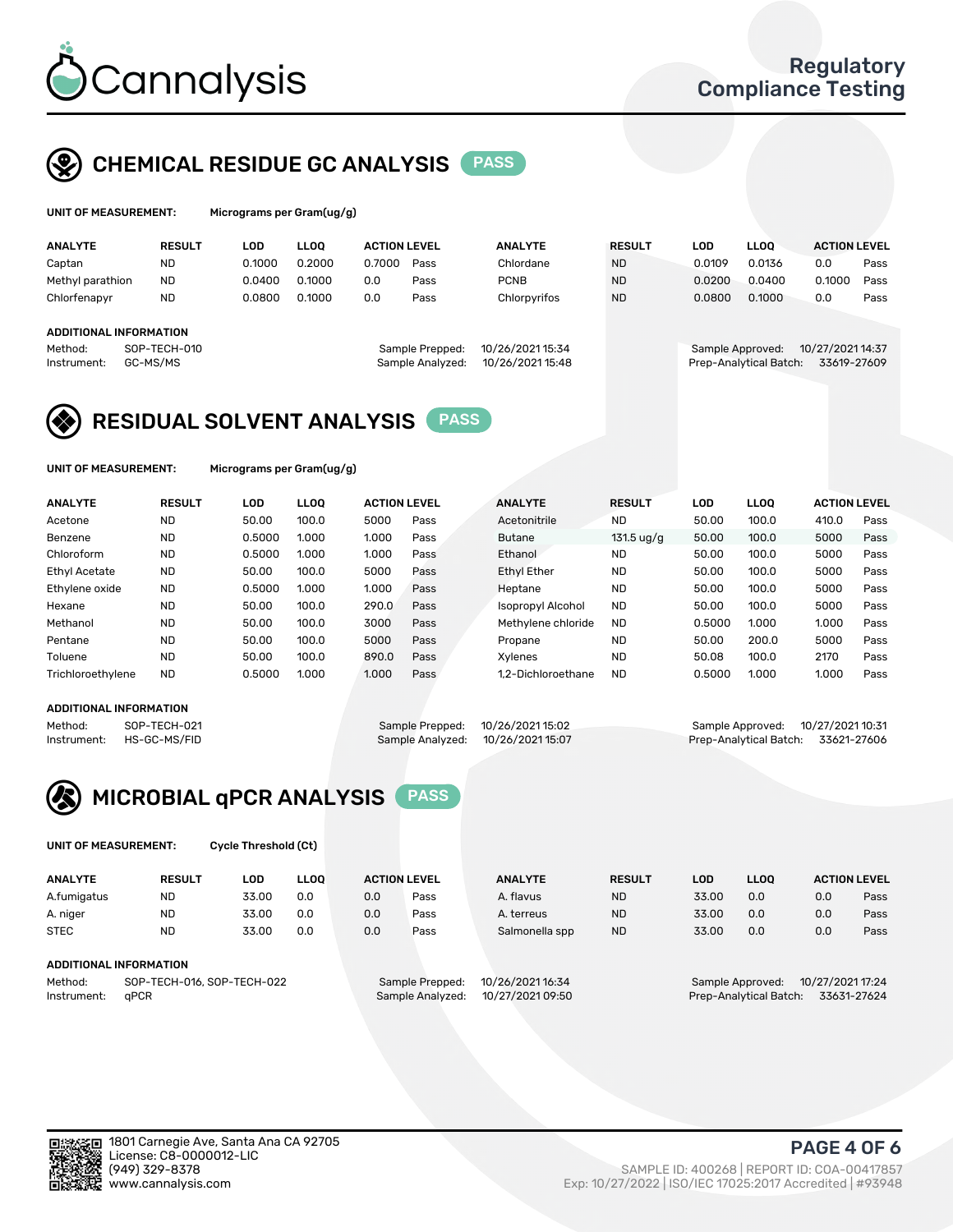

### **HEAVY METALS ANALYSIS** PASS

| UNIT OF MEASUREMENT: |                                                                                                                                                                                      | Micrograms per Gram(ug/g) |        |                     |      |                |               |  |        |             |                     |      |  |
|----------------------|--------------------------------------------------------------------------------------------------------------------------------------------------------------------------------------|---------------------------|--------|---------------------|------|----------------|---------------|--|--------|-------------|---------------------|------|--|
| <b>ANALYTE</b>       | <b>RESULT</b>                                                                                                                                                                        | LOD                       | LLOO   | <b>ACTION LEVEL</b> |      | <b>ANALYTE</b> | <b>RESULT</b> |  | LOD    | <b>LLOO</b> | <b>ACTION LEVEL</b> |      |  |
| Arsenic              | <lloq< td=""><td>0.0120</td><td>0.1000</td><td>0.2000</td><td>Pass</td><td>Cadmium</td><td><b>ND</b></td><td></td><td>0.0072</td><td>0.0500</td><td>0.2000</td><td>Pass</td></lloq<> | 0.0120                    | 0.1000 | 0.2000              | Pass | Cadmium        | <b>ND</b>     |  | 0.0072 | 0.0500      | 0.2000              | Pass |  |
| Lead                 | ND                                                                                                                                                                                   | 0.0068                    | 0.0500 | 0.5000              | Pass | Mercury        | <b>ND</b>     |  | 0.0060 | 0.0500      | 0.1000              | Pass |  |

### ADDITIONAL INFORMATION

Method: SOP-TECH-013 Sample Prepped: 10/26/2021 10:28 Sample Approved: 10/26/2021 13:44 Instrument: ICP-MS Sample Analyzed: 10/26/2021 10:28 Prep-Analytical Batch: 33609-27600

MYCOTOXINS ANALYSIS **PASS** 

T: Micrograms per Kilogram(ug/kg)

| <b>ANALYTE</b>          | <b>RESULT</b> | LOD   | <b>LLOO</b> | <b>ACTION LEVEL</b> |      | <b>ANALYTE</b> | <b>RESULT</b> | LOD   | <b>LLOO</b> |       | <b>ACTION LEVEL</b> |
|-------------------------|---------------|-------|-------------|---------------------|------|----------------|---------------|-------|-------------|-------|---------------------|
| Aflatoxin B1            | <b>ND</b>     | 1.000 | 2.000       |                     | N/A  | Aflatoxin B2   | <b>ND</b>     | 2.000 | 5.000       |       | N/A                 |
| Aflatoxin G1            | <b>ND</b>     | 2.000 | 5.000       |                     | N/A  | Aflatoxin G2   | <b>ND</b>     | 2.000 | 5.000       |       | N/A                 |
| <b>Total Aflatoxins</b> | <b>ND</b>     | 10.00 | 14.00       | 20.00               | Pass | Ochratoxin A   | <b>ND</b>     | 1.000 | 2.000       | 20.00 | Pass                |
|                         |               |       |             |                     |      |                |               |       |             |       |                     |
|                         |               |       |             |                     |      |                |               |       |             |       |                     |

#### ADDITIONAL INFORMATION

Method: SOP-TECH-020 Sample Prepped: 10/26/2021 16:39 Sample Approved: 10/27/2021 10:42 Instrument: LC-MS/MS Sample Analyzed: 10/26/2021 17:20 Prep-Analytical Batch: 33624-27614

## FILTH & FOREIGN MATERIAL ANALYSIS PASS

UNIT OF MEASUREMENT: Filth and Foreign Matter (%, #/3g)

| <b>ANALYTE</b>                                              | <b>RESULT</b> | LOD | LLOO | <b>ACTION LEVEL</b> |                                     | <b>ANALYTE</b>                       | <b>RESULT</b> | LOD | <b>LLOO</b>                                            | <b>ACTION LEVEL</b> |      |
|-------------------------------------------------------------|---------------|-----|------|---------------------|-------------------------------------|--------------------------------------|---------------|-----|--------------------------------------------------------|---------------------|------|
| IF RH ME                                                    | <b>ND</b>     | 0.0 | 0.0  | 1.000               | Pass                                | <b>IFM</b>                           | <b>ND</b>     | 0.0 | 0.0                                                    | 25.00               | Pass |
| Mold                                                        | <b>ND</b>     | 0.0 | 0.0  | 25.00               | Pass                                | <b>SSCD</b>                          | <b>ND</b>     | 0.0 | 0.0                                                    | 25.00               | Pass |
| ADDITIONAL INFORMATION                                      |               |     |      |                     |                                     |                                      |               |     |                                                        |                     |      |
| Method:<br>SOP-TECH-009<br>Instrument:<br>Visual Inspection |               |     |      |                     | Sample Prepped:<br>Sample Analyzed: | 10/26/2021 16:20<br>10/26/2021 16:20 |               |     | Sample Approved:<br>Prep-Analytical Batch: 33630-27611 | 10/26/202116:21     |      |